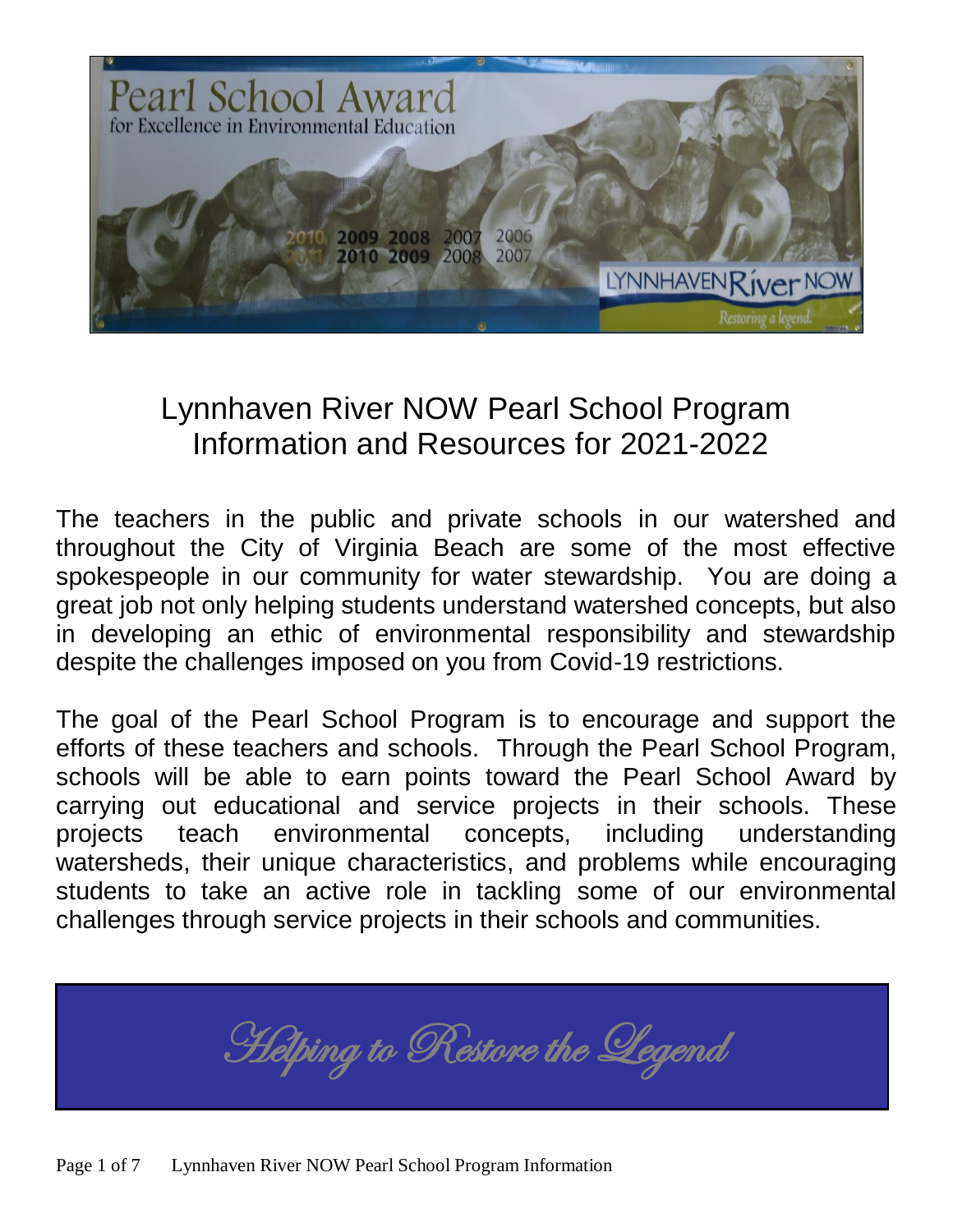# How the Pearl School Program Works

The Pearl School Award is a way of recognizing schools that are providing their student body with a variety of environmental activities, exceeding the requirements of their curriculum, and including activities recognized by the Lynnhaven River NOW Pearl School Award as outlined in this brochure. The purpose of this program is to foster good stewards, environmental education, and sustainability. This is not a competition and *Schools do not compete against each other.* 

To earn a Pearl School Award, the initial year and in subsequent years, a school must complete projects that add up to their level's required number of points. These projects must be documented, listing the teacher, and project points.

**Having multiple grade levels and teachers involved in these projects is strongly encouraged. This gives the entire school "ownership" of this award and in some cases, additional points are awarded.**

| <b>POINT REQUIREMENTS</b>          |                                |                                |
|------------------------------------|--------------------------------|--------------------------------|
| <b>ELEMENTARY &amp; PRESCHOOLS</b> | <b>MIDDLE SCHOOLS</b>          | <b>HIGH SCHOOLS</b>            |
| <b>First Year - 100 points</b>     | First Year - 150 points        | <b>First Year - 150 points</b> |
| 50 points in subsequent            | <b>75 points in subsequent</b> | <b>75 points in subsequent</b> |
| <b>vears</b>                       | <b>vears</b>                   | <b>vears</b>                   |

#### **NOTE:**

Due to COVID, we have not required schools to complete applications for the 2019 and 2020 school years. This year, we are again modifying the application requirements to receive the year decal and continue as a Pearl School. We are requesting applications, no matter how many points you have accumulated, from all current 2020-2021 Pearl Schools documenting all projects completed between February 2021 and May 1, 2022**. In celebration of our 20th Anniversary, we are giving each school a gift of 20 points, just for filling out the application.** By submitting an application, you are demonstrating your commitment to continued excellence in environmental education, sustainability and stewardship. Therefore, you will receive your decal and your status as a Pearl School will continue for another year even though you may not have the point requirements completed.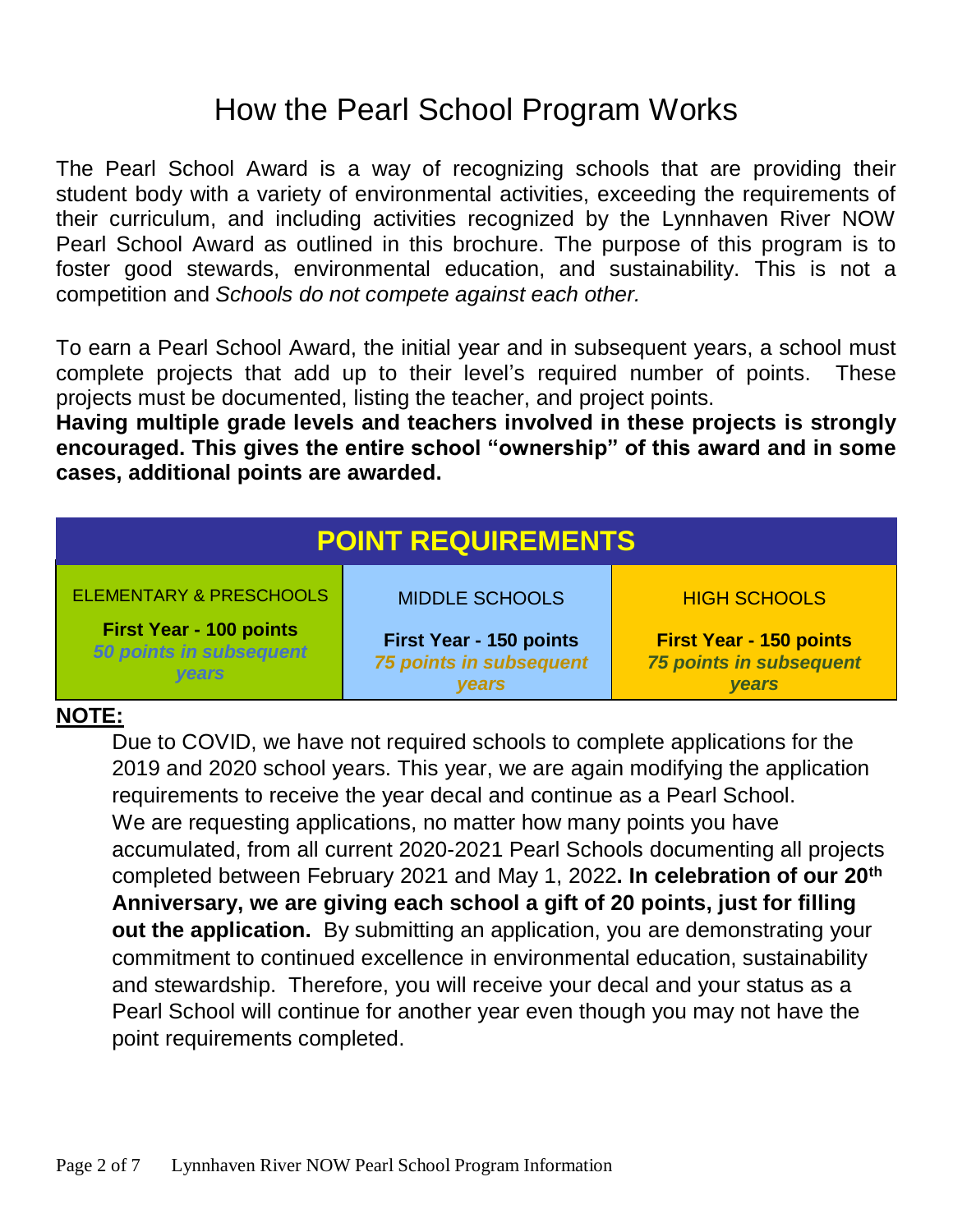If you have reached your points for qualification (see the chart above) and you submit your application, you will receive a bonus 10 points to use for next year's application.

Award applications **MUST be submitted by 5pm Tuesday, May 3, 2022** to be eligible for the 2021-2022 award. You may edit your application at any time up until the submission date.

Schools that achieve the award initially must apply within the next two years to be eligible for the subsequent year scoring requirements.

*Schools waiting longer than two years must meet the first year's criteria to receive their award*.

Schools, teams and teachers are urged to review the on-line application <https://www.lynnhavenrivernow.org/pearl-school-award/>

for ideas and point assignments. Ideas for programs and projects not on the list may be designed and submitted in advance for approval.

Please note that a large project completed and receiving maximum credit in its completion year can be counted at half value in subsequent years if the project continues to be maintained, used in a learning capacity, and is documented and explained on the application.

Limits may apply on some programs. \*See application form for specific details.

Schools earning the Pearl School status for the first time will be awarded with a large attractive banner to hang in the lobby of the school, as pictured on the front cover of this flyer. The initial year that the school earns the award will appear on the banner. Each additional year the school earns their award, a new set of dates will be sent to the school to be added to the banner.

Lynnhaven River NOW will work to the best of our ability to present the initial year's banner at a school event, meeting or on the school's televised announcements. Please think about this date as you fill out your Pearl School application. Advanced planning for this initial presentation helps to ensure that the students who have worked to achieve this award are able to enjoy the recognition of this achievement. Subsequent years' award materials will be mailed to the school unless other arrangements are required.

Below are project categories and explanation or resources to help you plan and execute projects in that category.

Please see the Application for the FULL listing of projects.

To learn more about our Pearl School program, please call us at 505-0773 or email [Education@LRNow.org](mailto:Education@LRNow.org)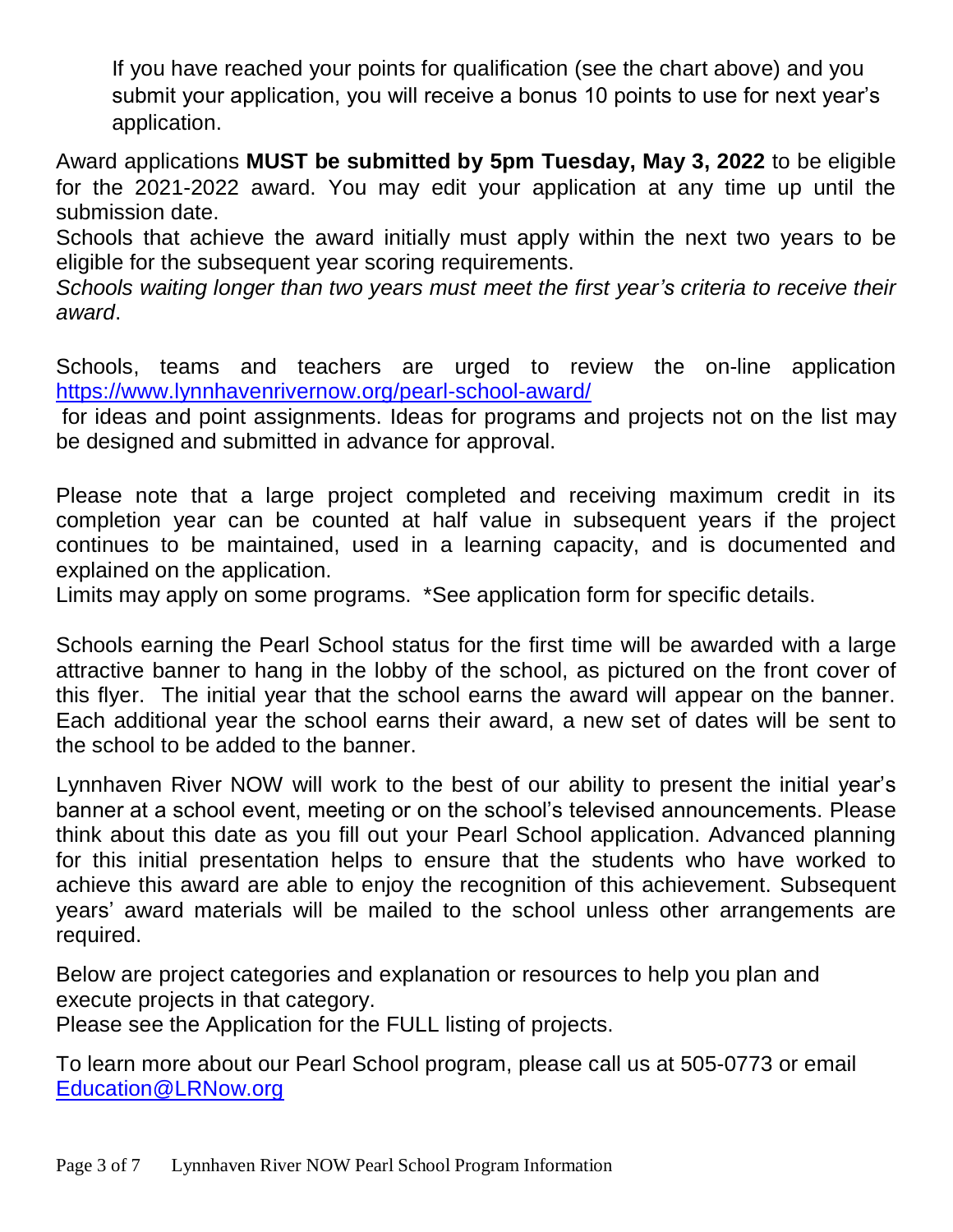For all of the resources below, *please check the websites to see if the competition/event or opportunity has been canceled or altered due to Covid-19.*

# **PROJECT CATEGORIES/RESOURCES**

#### **Individual Study Projects: 3 Points Each**

*These are projects that students have completed either as part of a team or*  individually. They can be projects completed through a club/organization outside of *school (4-H, scouts, etc.), in school or with their family. These have been expanded to include the entire family.* 

#### **Competitions students can take part in:**

- Tidewater Science & Engineering Fair **[http://www.tidewatersciencecongress.org](http://www.tidewatersciencecongress.org/)**
- Blue Crab Bowl **<http://web.vims.edu/BCB/>**
- Envirothon **<https://www.envirothon.org/the-competition/current-competition>**

**Pearl Home Block Captain** - To be a block captain, a student must sign up at least 6 of their neighbors/friends to be Pearl Homes. They will receive a certificate and have their name listed in our State of the River Annual Report. Contact us at [Education@LRNow.org](mailto:Education@LRNow.org) for more information and to sign up.

#### **Help with Social Media Campaigns**-

- Take pictures of your dogs and write something about how important it is to Scoop the Poop.
- Celebrate your favorite tree through written words, pictures, drawings, etc. Send it to us to post throughout the month of April to celebrate the 150<sup>th</sup> Anniversary of Arbor Day.
- Download Wally the Water Drop from the website and take him to your favorite neighborhood park. Take a picture and send it to us, along with Wally's location.

### **Group I Projects: 5 Points Each**

Group I projects give schools credit for one-time interactions or basic environmental projects, such as school-dictated recycling efforts. Group I Projects have no limit, with exception of individual attendance of workshops or lectures.

 **Storm Drain Marking Program:** This program is run through the Virginia Beach Department of Stormwater Management. Students go out and find the storm drains in a neighborhood or around the school. If they are not marked, they mark them with metal discs (all supplies are provided free of charge). If they are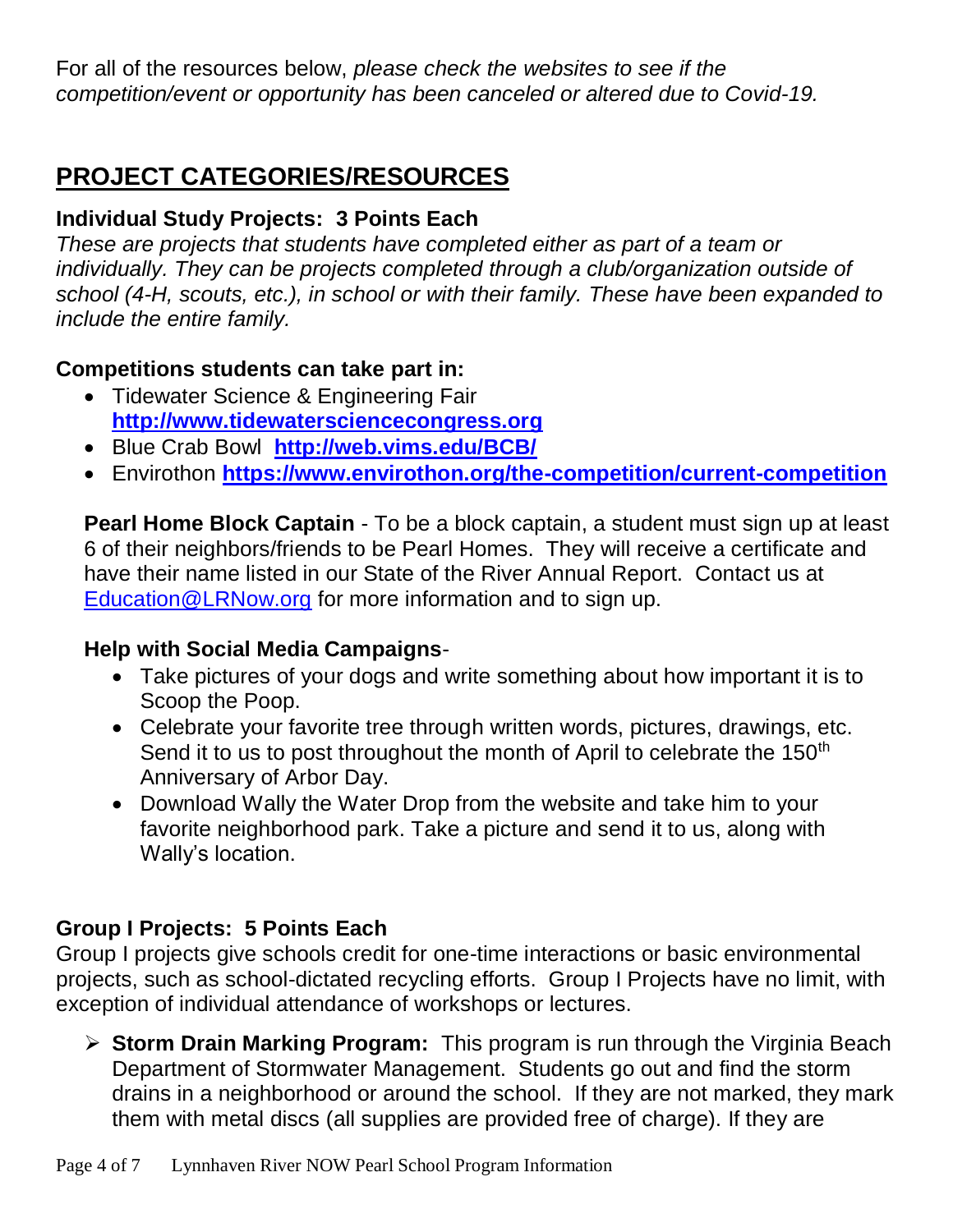already marked, then the GPS coordinates are recorded and sent to the city for inclusion on the GIS map. For more Information, contact [Education@LRNow.org](mailto:Education@LRNow.org)

- **Bucket Program:** Buckets filled with hands-on, SOL-based science inquiries can be checked out and completed on the property around the Brock Center. No cost for this program, except transportation to the Brock Center. **See Education Programs for more details.**
- **Rain Barrels:** You can purchase rain barrels through LRNow. The Farmer's Market has rain barrel workshops where you can make a rain barrel to take home. [www.vbmg.org/register-for-events.html](http://www.vbmg.org/register-for-events.html)
- $\triangleright$  Avoid using balloons: Check out these websites for other ideas on how to memorialize or celebrate events without balloons:

<https://balloonsblow.org/> <https://greenecofriend.co.uk/eco-friendly-alternatives-to-balloons/>

### **Group II Projects: 10 Points Each**

Group II Projects give schools credit for grade level or school-wide interactions and recurring environmental projects, such as regularly-scheduled schoolyard trash cleanups and recycling efforts.

▶ Recycling Projects outside of curbside recycling: (check stores for COVID restrictions) <https://www.terracycle.com/en-US/brigades>

<http://www.earth911.com/recycling-center-search-guides/> [https://www2.hm.com/en\\_us/women/campaigns/16r-garment-collecting.html](https://www2.hm.com/en_us/women/campaigns/16r-garment-collecting.html) <https://www.terracycle.com/en-US/brigades/kroger>

- ▶ Participate in Green Apple Day of Service. Information at <http://www.mygreenapple.org/>
- ▶ Receive the Green Ribbon School Award, Virginia Naturally Award or other Environmental Award. Information at: [http://www.doe.virginia.gov/instruction/environmental\\_literacy/index.shtml](http://www.doe.virginia.gov/instruction/environmental_literacy/index.shtml)
- ▶ Citizen Science/Community Science Projects: <https://scistarter.com/citizenscience.html> <https://www.nationalgeographic.org/idea/citizen-science-projects/>

# **Group III Projects: 20 Points Each**

Group III projects give schools credit for school or community-wide programs and projects that have a sustaining impact on the school population and beyond.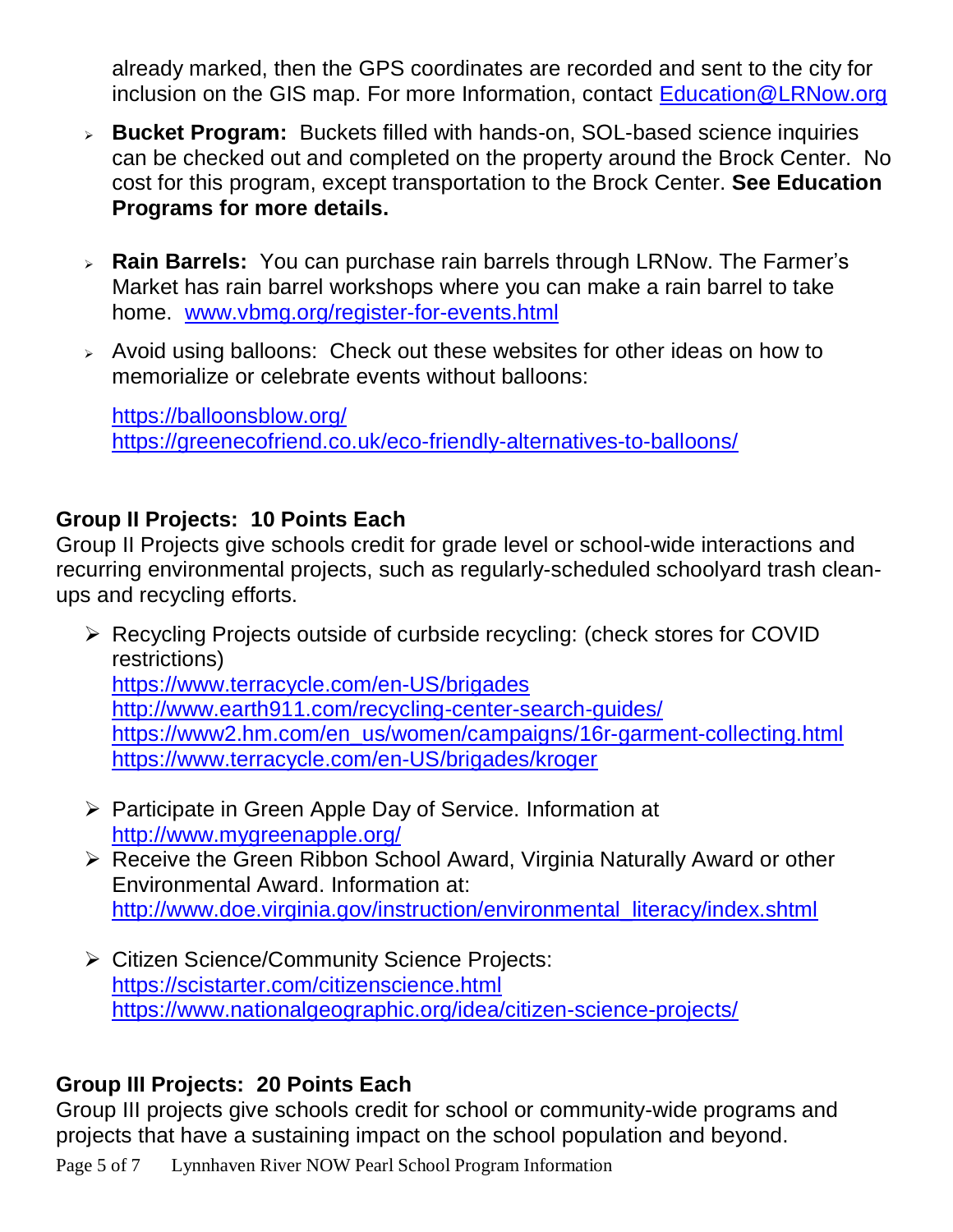- Adopt a roadway or waterway through the City of Virginia Beach's Adopt-a-Space Program. [www.vbgov.com/government/departments/parks-recreation/parks-trails/caring](http://www.vbgov.com/government/departments/parks-recreation/parks-trails/caring-for-our-parks/Pages/adopt-a-programs.aspx)[for-our-parks/Pages/adopt-a-programs.aspx](http://www.vbgov.com/government/departments/parks-recreation/parks-trails/caring-for-our-parks/Pages/adopt-a-programs.aspx)
- ▶ Oyster Gardening contact: Oyster Reef Keepers [laurie@oysterreefkeepers.org](mailto:laurie@oysterreefkeepers.org)
- LRNow SOS (Save Oyster Shell) Program <http://www.lynnhavenrivernow.org/saving-oyster-shells>
- $\triangleright$  Ocean Friendly Garden Info Surfrider Foundation <https://www.surfrider.org/programs/ocean-friendly-gardens>

**LRNow Growing Wetlands in the Classroom**: This program, funded by Dollar Tree, gives teachers Grow-Labs, plants, soil and pots. They grow out the plants in the classroom and then plant them either on designated restoration sites or on the school property. **See Education Programs.** This program is dependent on grant funding and may not be available every year.

### **20th Anniversary Opportunities (20 for 20)**

- $\triangleright$  Create a short video wishing LRNow a Happy 20<sup>th</sup> Anniversary. Include your Pearl School Banner and at least one project you have done to green your school in the video. The video must be filmed horizontally, be no more than 10 seconds long and included the name of the school and either the teacher and grade or adult supervisor if a club.
- $\triangleright$  Send us a picture of your school 20 years ago (if possible) and one of it now, showing off the results of an outdoor project to improve drainage, wildlife habitat or learning opportunities.
- $\triangleright$  Send us your dreams about how you would like to improve sustainability at your school and what that might look like in 20 years. This can be in the form of a poem, essay, photos, or 2D artwork.
- Add to your Facebook page and/or webpage information about your Pearl School Award and link it to our website for more information.
- 20 in 20 Litter Pick Up. Pick up either 20 pieces of litter per day over 20 days or 20 pounds of litter over 20 days. Send us pictures and the approximate weight of the litter at the end of the 20 days.

# **Award Eligibility for 2021-2022 School Year-**

# Applications are due by **5 pm on Tuesday, May 3, 2022**

All projects completed between February 1, 2021 and May 1, 2022 are eligible for this award. Applications are done on Google Forms and can be scanned, emailed, mailed, or hand delivered to the address below.

Applications must be complete and received by the deadline for consideration.